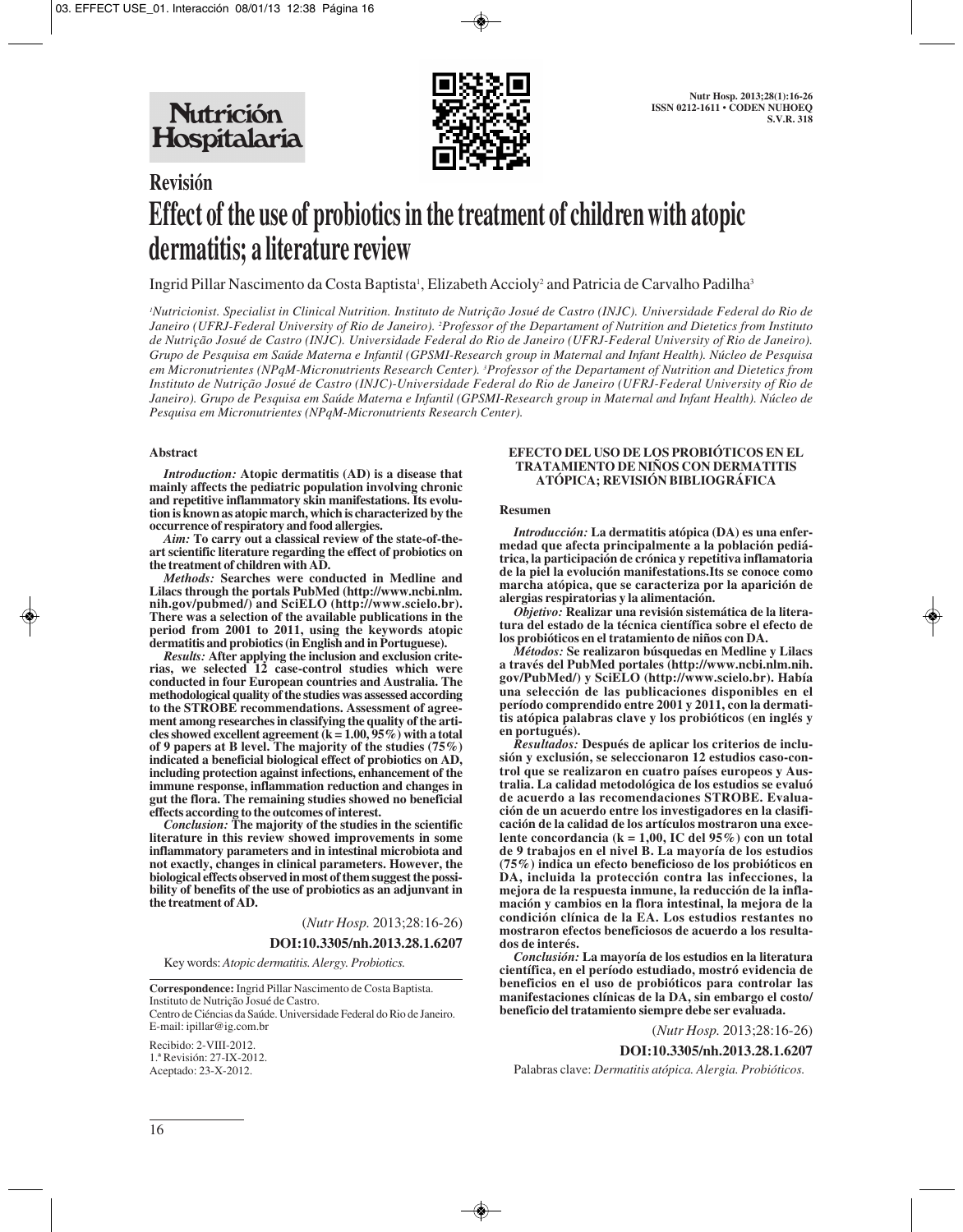## **Introduction**

Atopic Dermatitis (AD) is considered a chronic inflammatory disease that affects the skin, and that can precede asthma and other allergic manifestations, sparking the Atopic March.<sup>1</sup> All age groups are affected, and among infants and children the acute form of the disease is predominant, with the presence of erythema, severe itching and oozing blisters that, in general, appear on the scalp, face and on the extending surfaces of the superior and inferior members.<sup>2</sup>

The pathogenesis of the disease is not fully understood, but studies indicate that the interaction between genetic and environmental factors leads to the development of the disease.3

It is estimated that the prevalence of the disease among children under four years old is approximately 14%.4 There are records indicating an increasing prevalence of the disease in the last three decades.<sup>5</sup> According to Castro et al.<sup>6</sup> about 50% of the patients present AD in the first year of life. The diagnosis of the disease is based on clinical criteria, as proposed by Hanifin & Rajka<sup>7</sup>, in 1980, which involves the patient's clinical history and physical examination of the affected regions. There are no specific laboratory tests for the detection of the disease.8

AD is classified according to degrees of severity based on the SCORAD index, which punctuates the extent and intensity of the dermatitis, the itching magnitude and the sleeping disturbances.9 The basic treatment for AD is to promote proper hydration of the skin and to control the inflamatory process with use of medications.6

Recently it was proposed that AD should be classified as intrinsic or extrinsic, according to its etiopathogenesis.10 Its extrinsic form, also known as allergic, affects 70 to 80% of patients, and is related to environmental, food and inhalant allergens sensitivity or high levels of IgE. <sup>10</sup>

Approximately 35% of children with moderate and severe forms of the disease have food allergies.<sup>11</sup> Food allergy is defined as an adverse reaction to non-toxic food and is a result of an exacerbated immunological response to protein components of food or preparation ingredients, recognized as food allergens, causing adverse health effects.12

The onset of food allergy may be due, among other factors, to the break of oral tolerance to the allergen. This strategy is of extreme importance to the body, because it promotes a balance between an anergic response and an effective response to strange agents.13 This is illustrated by the fact that, on a daily basis, we get in contact with a high number of foreign proteins that are absorbed without inflammatory signs of clinical importance and, on the other hand, the body fights pathogens which have the gastrointestinal tract as a gateway. According to Jacob et al.13 this process is based on nonspecific mechanisms and adaptive immunity, such as the gastric juice, peristalsis, epithelial barrier, intestinal microbiota, IgA secretion and action of regulatory T cells, allowing the recognition of antigens, but not the amplification of the response to them.

In the case of AD there is a dysfunction of the skin barrier, which normally acts as an important site of protection against environmental allergens, microorganisms and irritant substances.<sup>1</sup>

Clinical evidence suggests that the use of probiotics in the treatment of AD improves the clinical status of patients.14,15,16 Probiotics are defined as viable microorganisms that confer health benefits when administered in adequate amounts.17.

The present work aims to conduct a systematic review on the state-of-the-art scientific literature regarding the effect of probiotics on the treatment of children with AD.

# **Materials and methods**

This work was conducted in the form of a classical review with the purpose of gathering and evaluating, judiciously, the main findings of the use of probiotics in the treatment of children aged from zero to five years old with AD.

The following steps were performed:

1. *Identification of the work.* Initially, there was a selection of the available articles in the scientific literature regarding the object under study. We used as bibliographic databases sources *Medline* and *Lilacs* through the portals *PubMed* (http://www.ncbi.nlm.nih.gov/pubmed/) and *SciELO* (http://www.scielo.br), searching the available publications in the ten-year period of 2001 to 2011.

To perform the search work, the following keywords in English were used, *atopic dermatitis and probiotics* and, in Portuguese, *dermatite atópica* and *probioticos.*

In order to complement the discussion of the findings, textbooks and review articles about the subject were included in the study.

2. *Preliminary assessment studies.* The review was carried out following the steps of assessment proposed by The Cochrane Collaboration (www.cochrane.org).

Randomized clinical studies that employed probiotics in the treatment of children (interventional studies), from zero to five years old with AD were included in the analysis. Studies characterized as revisions, studies with animal, studies without a well defined methodology, summaries or "abstracts" and studies regarding other age groups, as well as, those using probiotics for prevention of AD were not included.

The results of bibliographic searches were screened, independently, by the main researcher and by other researchers by the titles of full publications and abstracts. After the identification of studies that met the criteria of the Cochrane Library, the complete publications selected were acquired and reviewed indepen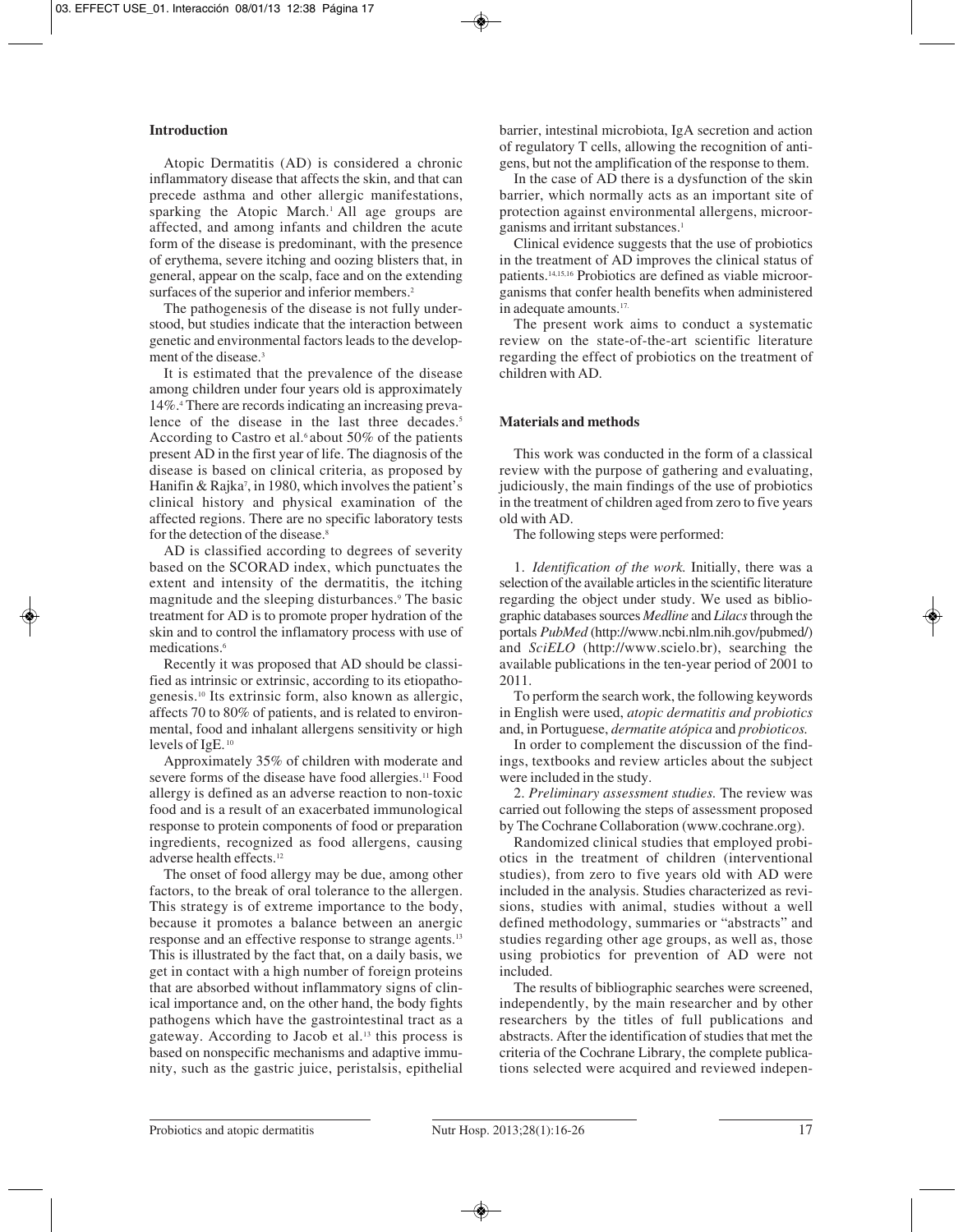dently by the authors in order to determine the eligibility to the present study.

3. *Assessment of methodological quality of work.* The methodological quality of the included publications was assessed in accordance with the recommendations of the STROBE system (Strengthening the Reporting of Observational studies in Reporting of Observational studies in Epidemiology), $18$  proposed by an international collaborative group composed of epidemiologists, statisticians, researchers and publishers of scientific journals involved in the dissemination of epidemiological studies (www. strobe-statement.org), with special consideration in the selection and detection of bias and follow up losses.

Three categories for quality assessment were established: A) when the study filled out more than 80% of the criteria set out in STROBE; B) when 50%-80% of the criteria were met; C) when less than 50% of the criteria were met. The correlation of quality evaluation between evaluators was again measured by results obtained with the quality scale, using the kappa coefficient calculation (*k*, IC 95%) and the differences were resolved by consensus.

Evaluation was done taking into account the opinion of two evaluators, reserving the opinion of the third author, for cases of results divergence.

4. *Statistical analysis*. The statistical analyses of the information were carried out using the statistical package SPSS version 17.0 *for windows* (Statistical Package for the Social Sciences). Assessment of the criteria of selection of studies and quality of studies between reviewers, followed the guidance of literature established for correlation measured by kappa: *kappa*  $< 0.10$ -absence of concordance,  $> 0.10$  and  $< 0.40$ weak,  $>0.40$  and  $< 0.75$ -good agreement and 0.75 or more, an excellent agreement, being considered significant p values  $< 0.05$ .

## **Results**

A total of 187 studies were found using the keyword "atopic dermatitis" and "probiotics" in both languages. Studies carried out in Brazil or in Portuguese language were not found. After applying inclusion and exclusion criterias, 12 publications were selected, all as case control, held in 4 European countries and in Australia.

Regarding the analysis of the methodological quality of the work, *Kappa* coefficient (IC 95%) was estimated, considering the opinion of 2 researchers independently. The independent inclusion selection of studies for this review of literature presented an excellent concordance agreement ( $k = 1.00$ , CI 95%) between the evaluators, not being necessary the intervention of a third one, with a total of 9 papers with B classification (75%), 2 classified as  $C(16.6%)$  and 1 categorized as A (8.4%). In view of the reduced number of selected works, we decided to keep all of them in the final analysis (table I). It should be highlited that despite evaluating a total of 12 articles, this review covers only 9 case studies, because this same sample was used in three articles and another sample in two articles. Importantly, despite a total of 12 articles reviewed, this review covers only 9 case series, because the same sample was used in three articles<sup>11,15,22</sup> and another, in two articles.23,24

Only 25% of the articles analyzed  $(n = 3)$  did not describe follow-up losses. Among the articles that reported losses, variation was among  $3.77\%$ <sup>26</sup> to  $42.6\%$ <sup>24</sup> of the studied sample. As methodological limitations of the studies, reduced sample size, $20.27$  flaws in randomization process<sup>24</sup> and small number of bacterial groups analyzed were reported.27

The significant majority of the articles included children from zero to two years old and only one of them studied children between two and five years old.<sup>5</sup> The description of the circumstances and goals of the selected studies, inclusion and exclusion criteria and methods employed are presented in table II and in table III.

The primary outcomes studied included improvement of the clinical signs,<sup>5,15,20,21,22,26</sup> allergy modulation, $19$  impact on the immune system $17,22,25$  and on the intestinal<sup>17,19,20,27</sup> and skin microbiotas,<sup>17</sup> in addition to the effects on the fecal<sup>23</sup> and plasma<sup>24</sup> markers of inflammation.

Studies by Weston et al. 2005<sup>21</sup> and Prescott et al. 200522 deal with different outcomes, but refer to the same samples. The same occurs in the studies by Viljanen et al.  $2005a^{15}$ , Viljanen et al.  $2005b^{23}$  and Viljanen et al. c 2005.24

The severity of AD was evaluated through SCORAD in all selected articles. The studies included cases of mild,<sup>19,20</sup> mild to moderate<sup>26,27</sup> and moderate to severe severity.<sup>5,21,22</sup> All degrees of severity were included in 41% of the articles.15,17,23,24,25

The analyzed studies included several strains of probiotics, *Lactobacillus rhamnosus* GG;5,15,17,20,23,24,26 *Lactobacillus rhamnosus;*<sup>25</sup> *Lactobacillus* GG;25 *Lactobacillus fermentum* VRI-033 PCC;21,22 *Lactobacillus acidophilus-*NCFM;27 a mix of probiotics containing *Lactobacillus rhamnosus* GG, L*actobacillus LC705 rhamnosus*, *Bifidobacterium breve* Bbi99 and *Propionibacterium freudenreichii* SSP JS;15,23,24 and also *Bifidobacterium lactis* Bb12 strains<sup>19</sup> and *Bifidobacterium lactis* Bi-07.<sup>27</sup>

Probiotic supplementation was done through the administration of capsules<sup>5,15,23,24,26,27</sup> or sachets<sup>21,22</sup> diluted or mixed into non-specified food,<sup>15,23,24</sup> milk<sup>5,26</sup> or water.<sup>21,22,26</sup> Some articles described studies in which the probiotics were previously added to extensively hydrolyzed casein formula,17 to extensively hydrolysed milk formula <sup>19,20,25</sup> or to amino acid based formula.<sup>19</sup>

Studies presented the offered dose of probiotics in colony-forming units (CFU). The most used concentration of probiotics in studies employing capsules was of  $5 \times 10^9$ cfu<sup>5,15,23,24,26</sup>, but concentrations of  $2x10^{\text{s}}$ cfu<sup>15,23,24</sup> and  $10^{\text{10}}$ cfu<sup>27</sup> were also administrated. Among these studies only the one by Larsen et al.<sup>27</sup> did not report the amount of daily doses consumed by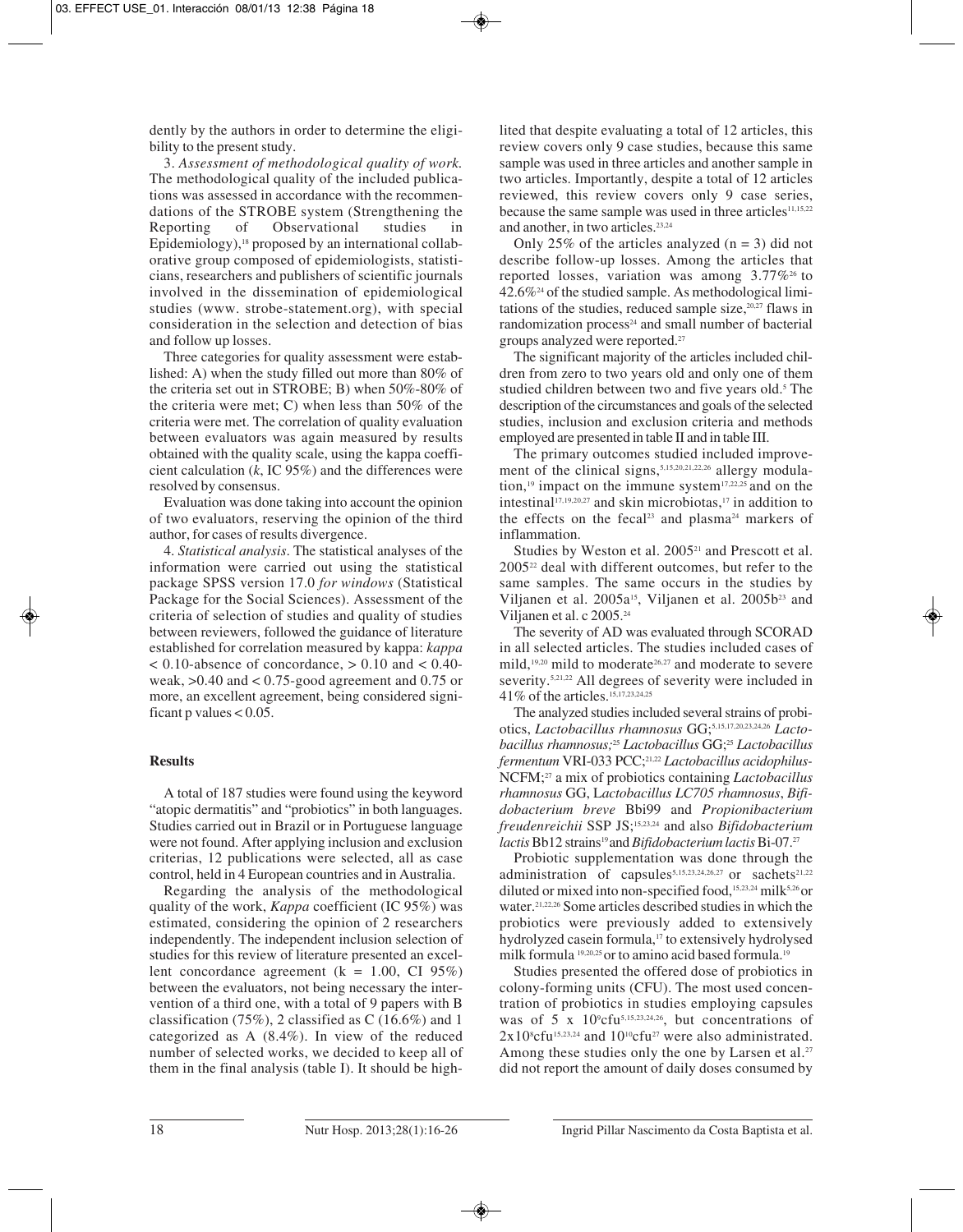| <b>Table II</b><br>Overview and goals of selected studies                      |                                                                          |                                                                                                                                 |                                                                                                                                                                                                                             |  |  |
|--------------------------------------------------------------------------------|--------------------------------------------------------------------------|---------------------------------------------------------------------------------------------------------------------------------|-----------------------------------------------------------------------------------------------------------------------------------------------------------------------------------------------------------------------------|--|--|
| Study/author/year/local                                                        | Type of study                                                            | Casuistry                                                                                                                       | Goals                                                                                                                                                                                                                       |  |  |
| 1. Kirjavainen PV et al.,<br>2002 <sup>19</sup> , Finland                      | Double blind placebo<br>controlled randomized<br>case control. (DBPCRCC) | Thirty-five children, exclusive<br>breastfeeding in transition to<br>complementary feeding.                                     | To characterize the relationship between<br>the intestinal microbiota and the extension<br>of sensitivity and also assess the efficacy<br>of Bifidobacteria supplementation as<br>modulators in the treatment of allergy.   |  |  |
| 2. Kirjavainen PV,<br>Salminen SJ, Isolauri E,<br>2003 <sup>20</sup> , Finland | <b>DBPCRCC</b>                                                           | Forty-three children from 3 to 7<br>months old - 35 remained in the study.                                                      | To evaluate the effectiveness of<br>supplementation with viable and heat<br>inactivated probiotic bacteria in the<br>management of atopic disease and<br>observe their effects on intestinal<br>microbiota composition.     |  |  |
| 3. Weston S et al.,<br>2005 <sup>21</sup> , Australia                          | <b>DBPCRCC</b>                                                           | Fifty-six children from 6 to 18 months<br>old - 53 completed the study.                                                         | To investigate the effects of probiotics on<br>young children with moderate to severe<br>degrees of AD.                                                                                                                     |  |  |
| 4. Prescott SL et al.,<br>2005 <sup>22</sup> , Australia                       | <b>DBPCRCC</b>                                                           | Fifty-three children from 6 to 18<br>months old.                                                                                | To evaluate the effects of the use of<br>probiotics on the immune system and its<br>relationship with clinical improvement of<br>the symptoms.                                                                              |  |  |
| 5. Viljanen M et al.,<br>2005a <sup>15</sup> , Finland                         | <b>DBPCRCC</b>                                                           | Two hundred and fifty two children<br>from 1 to 11.9 months old - 230<br>completed the study.                                   | To investigate the benefits of probiotics<br>on the treatment of AD.                                                                                                                                                        |  |  |
| 6. Viljanem M et al.,<br>2005b <sup>23</sup> , Finland                         | <b>DBPCRCC</b>                                                           | Two hundred and fifty two children<br>from 1 to 11.9 months old - 230<br>completed the study.                                   | To investigate the effects of probiotics on<br>the fecal levels of IgA and intestinal<br>inflammation markers in children with<br>food allergy and AD.                                                                      |  |  |
| 7. Viljanen M et al.,<br>2005c <sup>24</sup> , Finland                         | <b>DBPCRCC</b>                                                           | Two hundred and fifty two children<br>from 1 to 11.9 months old - 132<br>collected blood samples before and<br>after treatment. | To investigate the effects of probiotics on<br>plasma levels of inflammation markers.                                                                                                                                       |  |  |
| 8. Brouwer ML et al.,<br>2006 <sup>25</sup> , Netherlands                      | <b>DBPCRCC</b>                                                           | Sixty children under 5 months old,<br>with a supposed diagnosis of CMA - 50<br>completed the study.                             | To study the clinical and immunological<br>effects of two probiotics on the symptoms<br>in children with AD.                                                                                                                |  |  |
| 9. Fölster-Holst R et al.,<br>2006 <sup>5</sup> , Germany                      | <b>DBPCRCC</b>                                                           | Fifty-four children under 5 years<br>old - 42 completed the study.                                                              | To re-evaluate the effectiveness of oral<br>probiotic administration on children with<br>AD.                                                                                                                                |  |  |
| 10. Grüber C et al.,<br>2007 <sup>26</sup> , Germany                           | DBPCRCC                                                                  | One hundred and six children from<br>3 to 12 months old.                                                                        | To investigate the therapeutic effect of<br>probiotics as food supplement on children<br>with mild to moderate forms of AD.                                                                                                 |  |  |
| 11. Nermes M et al.,<br>2010 <sup>17</sup> , Finland                           | DBPCRCC                                                                  | Thirty-nine babies - 37 completed<br>the study.                                                                                 | To investigate the interaction between<br>probiotic and intestinal microbiotas and<br>skin and also with the humoral immunity<br>in children with AD.                                                                       |  |  |
| 12. Larsen N et al.,<br>2011 <sup>27</sup> , Denmark                           | DBPCRCC                                                                  | Fifty children from 7 to 24 months old.                                                                                         | Investigate the effects of probiotics on the<br>composition of the main groups of fecal<br>microbiota of children with AD and<br>determine whether the clinical effects are<br>related to changes in intestinal microbiota. |  |  |

DBPCRCC: Double blind placebo controlled randomized case control; AD: Atopic Dermatitis; IgA: Immunoglobulin A.

the participants, however the other studies stated an administration of twice a day.5,15,23,24,26 The dose mentioned in two studies using sachets<sup>21,22</sup> was of 1 x 109 cfu, twice a day. The studies in which supplementation was done through milk formulas containing previously added probiotics, reported a concentration of colony-forming units per gram reaching  $1 \times 10^9$ cfu/g<sup>19,20</sup> and 3 x 10<sup>8</sup> cfu/g.<sup>25</sup> Nermes et al. 2010<sup>17</sup> high-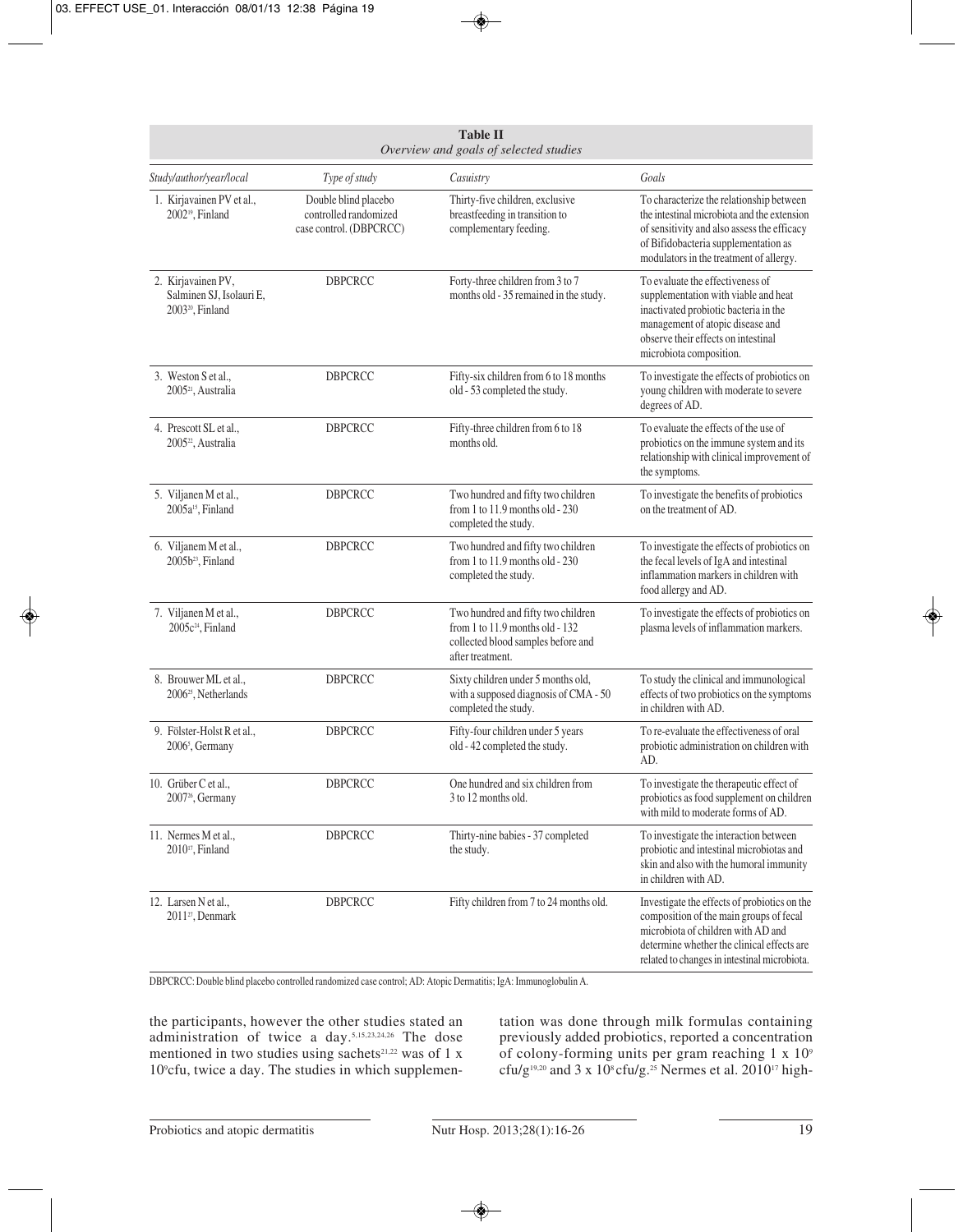| <b>Table III</b><br>Criteria for inclusion, exclusion and methodology of selected studies |                                                                                                                                                                                                                                                                                                                                                                                                                                  |                                                                                                                                                                                                                                                                                                                                                                                                                                                                                                                                                                                                                                                                                                                                                                                                                                                                                                                                                                                                                                                                                                                                                                                                                                                                                                                                                                                                                                                                                                      |  |  |
|-------------------------------------------------------------------------------------------|----------------------------------------------------------------------------------------------------------------------------------------------------------------------------------------------------------------------------------------------------------------------------------------------------------------------------------------------------------------------------------------------------------------------------------|------------------------------------------------------------------------------------------------------------------------------------------------------------------------------------------------------------------------------------------------------------------------------------------------------------------------------------------------------------------------------------------------------------------------------------------------------------------------------------------------------------------------------------------------------------------------------------------------------------------------------------------------------------------------------------------------------------------------------------------------------------------------------------------------------------------------------------------------------------------------------------------------------------------------------------------------------------------------------------------------------------------------------------------------------------------------------------------------------------------------------------------------------------------------------------------------------------------------------------------------------------------------------------------------------------------------------------------------------------------------------------------------------------------------------------------------------------------------------------------------------|--|--|
| Study                                                                                     | Inclusion and exclusion criteria                                                                                                                                                                                                                                                                                                                                                                                                 | Methodology                                                                                                                                                                                                                                                                                                                                                                                                                                                                                                                                                                                                                                                                                                                                                                                                                                                                                                                                                                                                                                                                                                                                                                                                                                                                                                                                                                                                                                                                                          |  |  |
| 1 <sup>19</sup>                                                                           | Children with early onset, contemplating the diag-<br>nostic criteria of Hanifin and/or gastrointestinal<br>symptoms, with a family history of atopy, with high<br>risk of chronic allergic disorders, and with develop-<br>mental and growth delays. Exclusion of those who<br>did not receive exclusive breastfeeding and those<br>whose fecal samples did not provide enough bio-<br>mass for microbiological quantification. | Thrity five weaning children were randomly distributed in group treatment (GT) and placebo (GP). The<br>GT group received extensively hydrolyzed milk formula with supplementation of Bifidobacterium lac-<br>tis $Bb12x10^\circ$ cfu/g. The GP group received extensively hydrolysed milk formula without supplementa-<br>tion. As 5 children from GP and 10 from GT maintained the initial symptoms of the framework in the<br>course of the study, sub-groups within the initial groups were created: GAS (highly sensitized subgroup)<br>- due to the intolerance to hydrolysed milk formula, these children began receiving formula derived<br>from amino acids; and GS (sensitized subgroup) - corresponding to the original formula-tolerant chil-<br>dren. Fecal samples were collected from all groups before weaning (average age of 5.2 months) and<br>afterwards only in the GS Group (average of 9 months). The severity of AD was assessed through SCO-<br>RAD and the extent by sensitivity to total serum IgE. Fecal microbiota of children was also analyzed.<br>Twenty-one children completed the study.                                                                                                                                                                                                                                                                                                                                                                           |  |  |
| $2^{20}$                                                                                  | To be included in the study children should be tole-<br>rant to extensively hydrolyzed milk formula and<br>diarrhea should not be present at the time of study<br>entry.                                                                                                                                                                                                                                                         | The participants presented the weak form of AD. The 3 study groups received extensively hydrolysed<br>milk formula. The first group was supplemented with viable <i>Lactobacillus rhamnosus</i> GG 1 $x^9$ 10 cfu/g,<br>the second group was supplemented with the probiotic inactivated by heat (concentration was not des-<br>cribed in the study), and the third group (placebo) received the same formula without supplementation.<br>The fecal samples were collected before and after the intervention. The average duration of formula<br>administration was of 7.5 weeks.                                                                                                                                                                                                                                                                                                                                                                                                                                                                                                                                                                                                                                                                                                                                                                                                                                                                                                                    |  |  |
| $3^{21}$                                                                                  | Children from six to eighteen months old, with<br>moderate to severe forms of AD (SCORAD $\ge$ 25).<br>Children with a history of previous exposure to pro-<br>biotics, current use of antibiotics, or the presence of<br>other health problems were excluded from the study.                                                                                                                                                    | Blood samples were collected before the intervention for IgE analysis. Both groups were given one gram<br>sachets to be diluted in 5 to 10 mL of water and offered to the child as a suspension. The experimental group<br>received an oral solution of <i>Lactobacillus fermentum</i> VRI-033 PCC, concentration of 1 x 10 <sup>9</sup> cfu, twice a<br>day for 8 weeks and the placebo group received maltodextrin without probiotics. Participants were strati-<br>fied by age, initial SCORAD and use/power of topical corticosteroids, which was monitored by medicine<br>tubes weighing and by a daily report. The groups were evaluated in weeks 0, 2, 4, 8 and 16 of the study.                                                                                                                                                                                                                                                                                                                                                                                                                                                                                                                                                                                                                                                                                                                                                                                                              |  |  |
| $4^{22}$                                                                                  | Children from six to eighteen months old, with<br>moderate to severe forms of AD (SCORAD $\ge$ 25).<br>Children with a history of previous exposure to pro-<br>biotics, current use of antibiotics, or the presence of<br>other health problems were excluded from the study.                                                                                                                                                    | Blood samples were collected before and after the intervention, and also 8 weeks before the end of the<br>study to analize peripheral mononuclear cell and check allergens sensitivity through RAST test. The res-<br>ponse to cytokines (IL-5, IL-6, IL-10, IL-13, IFN-gamma, TNF- $\alpha$ ) and to some microorganisms was<br>also compared. Both groups were given one gram sachets to be diluted in 5 to 10 mL of water and offered<br>to the child as a suspension. The experimental group received an oral solution of <i>Lactobacillus fermen</i> -<br>tum VRI-033 PCC, concentration of 1 x 10° cfu, twice a day for 8 weeks and the placebo group received<br>maltodextrin without probiotics. The use of topical corticosteroids was monitored by medicine tubes<br>weighing and by a daily report. SCORAD was re-evaluated at weeks 8 and 16.                                                                                                                                                                                                                                                                                                                                                                                                                                                                                                                                                                                                                                            |  |  |
| $5^{15}$                                                                                  | Childen under 12 months old, presence of suggestive<br>CMA symptoms, and necessarily presence of AD.<br>Children who had used probiotics for a period grea-<br>ter than a week in the six weeks before the study<br>were excluded. The study covered all degrees of<br>severity.                                                                                                                                                 | Three groups were formed. The first group (LGG, $n = 80$ ), received <i>Lactobacillus rhamnosus</i> GG in a<br>dosage of 5 x 10° cfu, and the second group (MIX) which had 76 children received 5 x 10° cfu of Lacto-<br>bacillus rhamnosus GG, 5° cfu of Lactobacillus rhamnosus LC705, 2 x 10° cfu of Bifidobacterium breve<br>Bbi99 and 2 x 10 <sup>8</sup> cfu of <i>Propionibacterium freudenreichii</i> SSP. JS. The placebo group received only<br>microcrystalline cellulose and contained 74 individuals. Concomitantly with the use of probiotics, milk<br>and dairy products eliminaton diet was followed, as well as a skin treatment with emollients and hydro-<br>cortisone 1%, as required, being controlled and verified at every medical visit. The probiotic administra-<br>tion period was of 4 weeks, and the groups received these products in capsules, having to dilute in food<br>its content. At the first visit SCORAD was assessed. Fecal and blood samples were also collected as well<br>as the conduction of skin tests. On the second visit fecal samples were again collected (52 individuals<br>collected samples in the first two visits) and SCORAD was also reassessed. After completing four more<br>weeks they were re-evaluated by SCORAD and the ones who persisted with CMA symptoms were sub-<br>mitted to TDCPC. The authors considered as IgE sensitized any child who had a positive skin test or IgE<br>specific Antigen concentration above 0.7 kU/L. |  |  |
| $6^{23}$                                                                                  | Children under 12 months old, presence of suggestive<br>CMA symptoms, and necessarily presence of AD,<br>excluding those who had used probiotics for a period<br>greater than a week in the six weeks previous to the<br>study. The study covered all degrees of severity.                                                                                                                                                       | Concomitantly with the use of probiotics, milk and dairy products eliminaton diet was followed, as well<br>as a skin treatment oriented by a nurse. At the first visit SCORAD was assessed, blood was collected and<br>the skin prick test was done. At the second and third visits SCORAD was re-evaluated and children who<br>remained with CMA symptoms until the last visit were submitted to TDCPC. The participants received<br>capsules to be diluted in food, during 4 weeks. It was offered to group LGG, $n = 80$ , Lactobacillus rham-<br>nosus GG in a dosage of 5 x 10° cfu. Group MIX had 76 children and received 5 x 10° cfu of Lactobaci-<br>llus rhamnosus GG, 5° cfu of Lactobacillus rhamnosus LC705, 2 x 10° cfu of Bifidobacterium breve<br>Bbi99 and 2 x 10 <sup>s</sup> cfu of <i>Propionibacterium freudenreichii</i> SSP. JS. The placebo group was composed<br>of 74 individuals and received only microcrystalline cellulose. A hundred and two children were selec-<br>ted at random to have fecal samples collected before the treatment, after 4 weeks of probiotic administra-<br>tion and on the first day of TDCPC. The authors considered any child who had a positive skin test or IgE<br>specific Antigen concentration above 0.7 kU/L and positive CMA test as IgE sensitized associated with<br>CMA. IgA total levels, TNF-α, and ECP were measured, in duplicate, in fecal samples.                                                                          |  |  |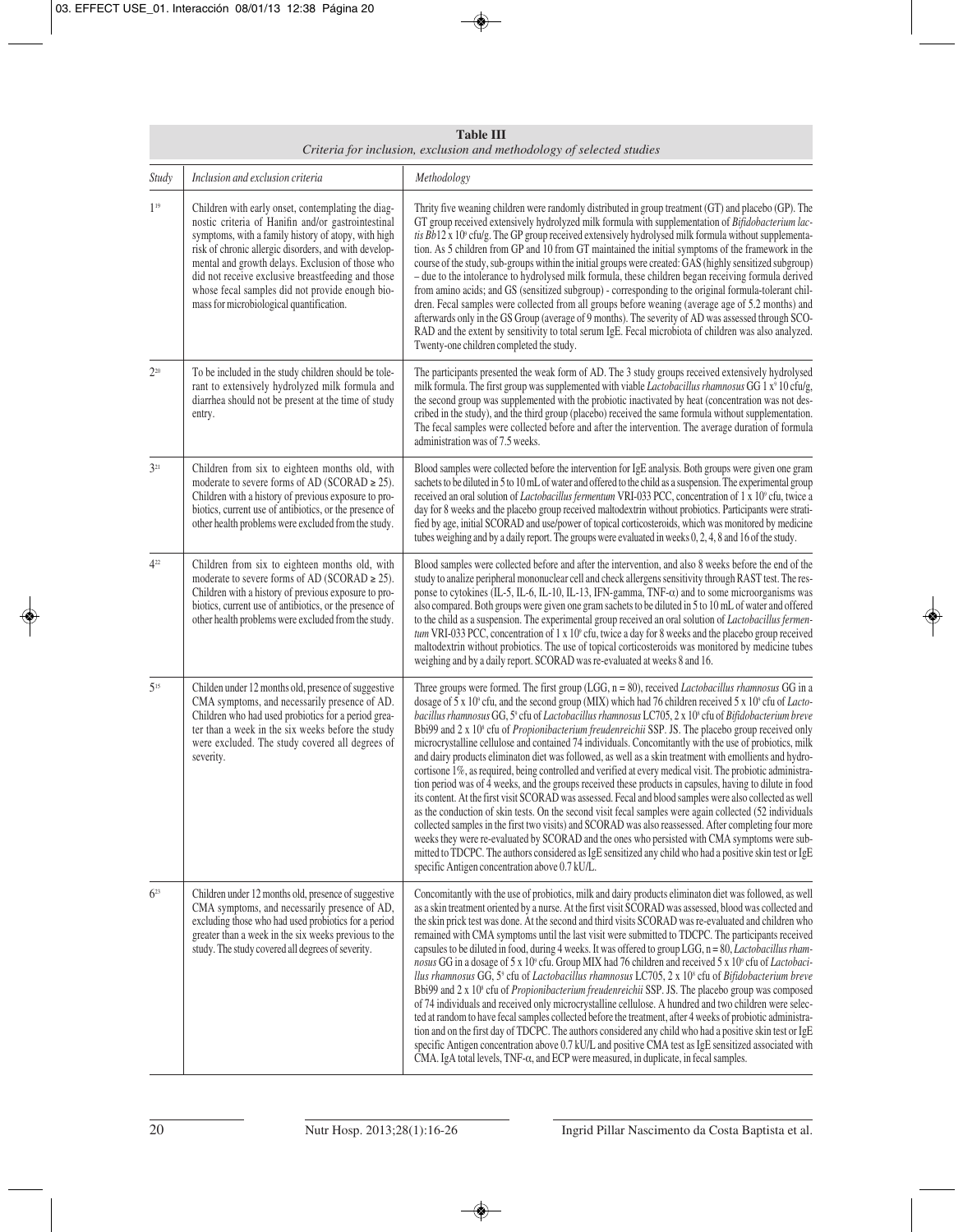|           | Criteria for inclusion, exclusion and methodology of selected studies                                                                                                                                                                                                                                                                                                                                                                                                                                                    |                                                                                                                                                                                                                                                                                                                                                                                                                                                                                                                                                                                                                                                                                                                                                                                                                                                                                                                                                                                                                                                                                                                                                                                                                                                                                                                                                                                                                                                                                                                                     |  |  |  |  |
|-----------|--------------------------------------------------------------------------------------------------------------------------------------------------------------------------------------------------------------------------------------------------------------------------------------------------------------------------------------------------------------------------------------------------------------------------------------------------------------------------------------------------------------------------|-------------------------------------------------------------------------------------------------------------------------------------------------------------------------------------------------------------------------------------------------------------------------------------------------------------------------------------------------------------------------------------------------------------------------------------------------------------------------------------------------------------------------------------------------------------------------------------------------------------------------------------------------------------------------------------------------------------------------------------------------------------------------------------------------------------------------------------------------------------------------------------------------------------------------------------------------------------------------------------------------------------------------------------------------------------------------------------------------------------------------------------------------------------------------------------------------------------------------------------------------------------------------------------------------------------------------------------------------------------------------------------------------------------------------------------------------------------------------------------------------------------------------------------|--|--|--|--|
| Study     | Inclusion and exclusion criteria                                                                                                                                                                                                                                                                                                                                                                                                                                                                                         | Methodology                                                                                                                                                                                                                                                                                                                                                                                                                                                                                                                                                                                                                                                                                                                                                                                                                                                                                                                                                                                                                                                                                                                                                                                                                                                                                                                                                                                                                                                                                                                         |  |  |  |  |
| $7^{24}$  | Children under 12 months old, presence of sugges-<br>tive CMA symptoms, and necessarily presence of<br>AD. Children who had used probiotics for a period<br>greater than a week in the six weeks previous to the<br>study were excluded. The study covered all degrees<br>of severity.                                                                                                                                                                                                                                   | Concomitantly with the use of probiotics, milk and dairy products eliminaton diet was followed, as well<br>as a skin treatment oriented by a nurse. Blood samples of 132 children were collected before and after<br>the treatment aiming the examination of C-reactive protein, interleukins IL-2, IL-4, IL-6, IL-10, TNF- $\alpha$ ,<br>IFN-γ, ICAM-1 and soluble selectin, TGF-β1, β2 and TGF. At the first visit SCORAD was assessed and<br>the skin prick test was done. At the second and third visits SCORAD was re-evaluated and children who<br>remained with CMA symptoms until the last visit were submitted to TDCPC. The participants received<br>capsules to be diluted in food, during 4 weeks. Group LGG, n = 52, received Lactobacillus rhamnosus<br>GG in a dosage of 5 x 10° cfu. Group MIX with 42 children received 5 x 10° cfu of Lactobacillus rham-<br>nosus GG, 5° cfu of Lactobacillus rhamnosus LC705, 2 x 10° cfu of Bifidobacterium breve Bbi99 and 2 x<br>10 <sup>8</sup> cfu of Propionibacterium freudenreichii SSP. JS. Group placebo was composed of 38 individuals<br>and received only microcrystalline cellulose. The authors considered any child who had a positive skin<br>test or specific IgE Antigen concentration greater than or equal to 0.7 kU/L as IgE-sensitized. Children<br>who presented positive TDCPC and positive skin test to CM or concentration of IgE specific Antigen to<br>CM greater than or equal to 0.7 kU/L were identified as IgE-sensitized associated with CMA. |  |  |  |  |
| 825       | To be included in the study children should be under 5<br>months old, meet the diagnostic Hanifin criteria for<br>AD, be suspected as allergic to cow's milk and be fed<br>exclusively by formulas. Children who used anti his-<br>tamines, oral corticosteroids, probiotics, antimyco-<br>tics, or antibiotics in the four weeks preceding the<br>study, as well as those presenting congenital gastroin-<br>testinal malformation were excluded from the study.<br>All degrees of severity were included in the study. | Initially, all the children received extensively hydrolysed milk formula for 3-5weeks, when they were<br>tested for CM allergy. Afterwards they were randomly selected to receive extensively hydrolyzed milk<br>formulas for three months. Group NP-Lrh received Lactobacillus rhamnosus 3 x 10 <sup>s</sup> cfu/g, Group NP-<br>LGG received Lactobacillus GG 3 x 10 <sup>s</sup> cfu/g, and Group NP-P (placebo) received no supplementation.<br>The severity of AD was evaluated before intervention and at months 1, 2 and 3 through SCORAD. Sen-<br>sitivity to allergens was measured by means of total serum IgE and IgE for specific foods and the skin<br>test for allergy to CM. As inflammatory parameters it was used the eosinophils plasma dosage, urine<br>eosinophil protein X, fecal AT and production of Il-4, IL-5 and IFN-y in peripheral blood mononuclear<br>cells, that were assessed prior to CMA testing and at the end of the intervention.                                                                                                                                                                                                                                                                                                                                                                                                                                                                                                                                                              |  |  |  |  |
| 95        | Children should have been diagnosed with AD<br>according to Hanifin criteria to be included in the<br>study. Exclusion criterias were not reported.                                                                                                                                                                                                                                                                                                                                                                      | Fifty-four children under five years old, with moderate to severe forms of AD, were randomly allocated<br>into two groups. The intervention group received capsules containing 5 x 10° cfu of Lactobacillus rham-<br>nosus GG and the placebo group received capsules containing microcrystalline cellulose to be adminis-<br>tered twice a day diluted in milk during 8 weeks. SCORAD was evaluated at weeks 0, 2, 4, 6 and 8 of the<br>study. The use of oral corticosteroids and topical antihistamines were recorded in a diary. Blood and<br>feces samples were collected in weeks 0 and 8 for analysis of total IgE, specific food IgE, household<br>allergens and eosonophils count, as well as ECP and soluble CD30. In the fecal sample it was measured<br>AT, calprotectin and ECP.                                                                                                                                                                                                                                                                                                                                                                                                                                                                                                                                                                                                                                                                                                                                       |  |  |  |  |
| $10^{26}$ | Mild to moderate AD symptoms for more than four<br>weeks was necessary for the inclusion in the study.<br>Exclusion criterias: previous intake of probiotics,<br>immunodeficiency and previous treatment with cor-<br>ticosteroids.                                                                                                                                                                                                                                                                                      | Patients were randomily selected to receive capsules containing placebo (placebo group), or Lactobaci-<br><i>llus rhamnosus</i> LGG $> 5 \times 10^{\circ}$ cfu per capsule (intervention group). The administration was done<br>through the reconstitution of the contents of the capsule in a spoon with CM or water twice a day during<br>three months. The complications and the use of hydrocortisone 1% were recorded in a journal. The<br>medicine tube was weighted to evaluate the quantity of medication used. Blood samples were collected<br>to assess levels of IgE against CM and egg yolk, at the beginning and end of the study. The severity of<br>the disease was evaluated based on SCORAD.                                                                                                                                                                                                                                                                                                                                                                                                                                                                                                                                                                                                                                                                                                                                                                                                                      |  |  |  |  |
| $11^{17}$ | Being born at term was the inclusion criteria for this<br>study. The exclusion criterias were the presence of<br>skin infections and serious infections. All degrees of<br>severity of the disease were covered.                                                                                                                                                                                                                                                                                                         | Patients received for three months extensively hydrolyzed casein formula. The experimental group<br>received this formula supplemented with 5.0 10 <sup>7</sup> cfu/g of Lactobacillus rhamnosus GG (ATCC 53103)<br>to achieve a daily consumption of 3.4 x 10° cfu. SCORAD was evaluated at months 0, 1 and 3, when also<br>blood and feces were collected as well as a skin swab. At the beginning of the study a skin test for food<br>allergens was done. There was also an evaluation of peripheral mononuclear cells total number and<br>CD19 and CD27 expression.                                                                                                                                                                                                                                                                                                                                                                                                                                                                                                                                                                                                                                                                                                                                                                                                                                                                                                                                                            |  |  |  |  |
| $12^{27}$ | An AD diagnosis by the child's pediatrician was the<br>inclusion criteria. Exclusion criterias were not reported.                                                                                                                                                                                                                                                                                                                                                                                                        | Group A (GA) received <i>Lactobacillus acidophilus</i> NCFM ( $n = 17$ ) and group B (GB) received <i>Bifido</i> -<br>bacterium lactis Bi-07 ( $n = 17$ ) while group C (GC) received placebo, which was a mixture of lactose<br>and silicon dioxide in proportion 1: 1 ( $n = 16$ ). The daily dosage of probiotics was approximately 10 <sup>10</sup><br>cfu, administered by eight weeks in capsules. It was excluded from the participants diet any other pro-<br>duct containing probiotics. Fecal samples were collected before and after intervention for analysis of the<br>microflora present in the gut. The severity of AD was also evaluated before and after intervention<br>through SCORAD.                                                                                                                                                                                                                                                                                                                                                                                                                                                                                                                                                                                                                                                                                                                                                                                                                           |  |  |  |  |

**Table III** *(cont.)*

CMA: Allergy to cow's milk; AD: Atopic Dermatitis; AT: α1-antitrypsin fecal; *E. coli: Escherichia coli;* ECP: Cationic protein eosophilic; GAS: Highly sensitized subgroup; GP: Placebo group; GS: Sensitized subgroup; GTB: Group treatment; ICAM-1: Soluble intercellular adhesion molecule 1; IFN-γ: Interferon gamma; IgA: Immunoglobulin A; IgE: Immunoglobulin E; Immunoglobulu lin M IgM: LGG: *Lactobacillus rhamnosus* GG; LV: Cow's milk; n = number of participants; p = p; SCORAD: Scoring Atopic Dermatitis (atopic dermatitis to score); TDCPC: double-blind placebo controlled test for allergy to cow's milk; TGF β1: Transformation of growth Factor beta 1; TGF β2: Transformation of growth Factor beta 2; Th1 helper T Lymphocyte: Type void 1; Th2: Helper T Lymphocyte sub type 2; TNF-α: Tumor necrosis factor; cfu: colony-forming units; cfu/g: colony-forming units per gram.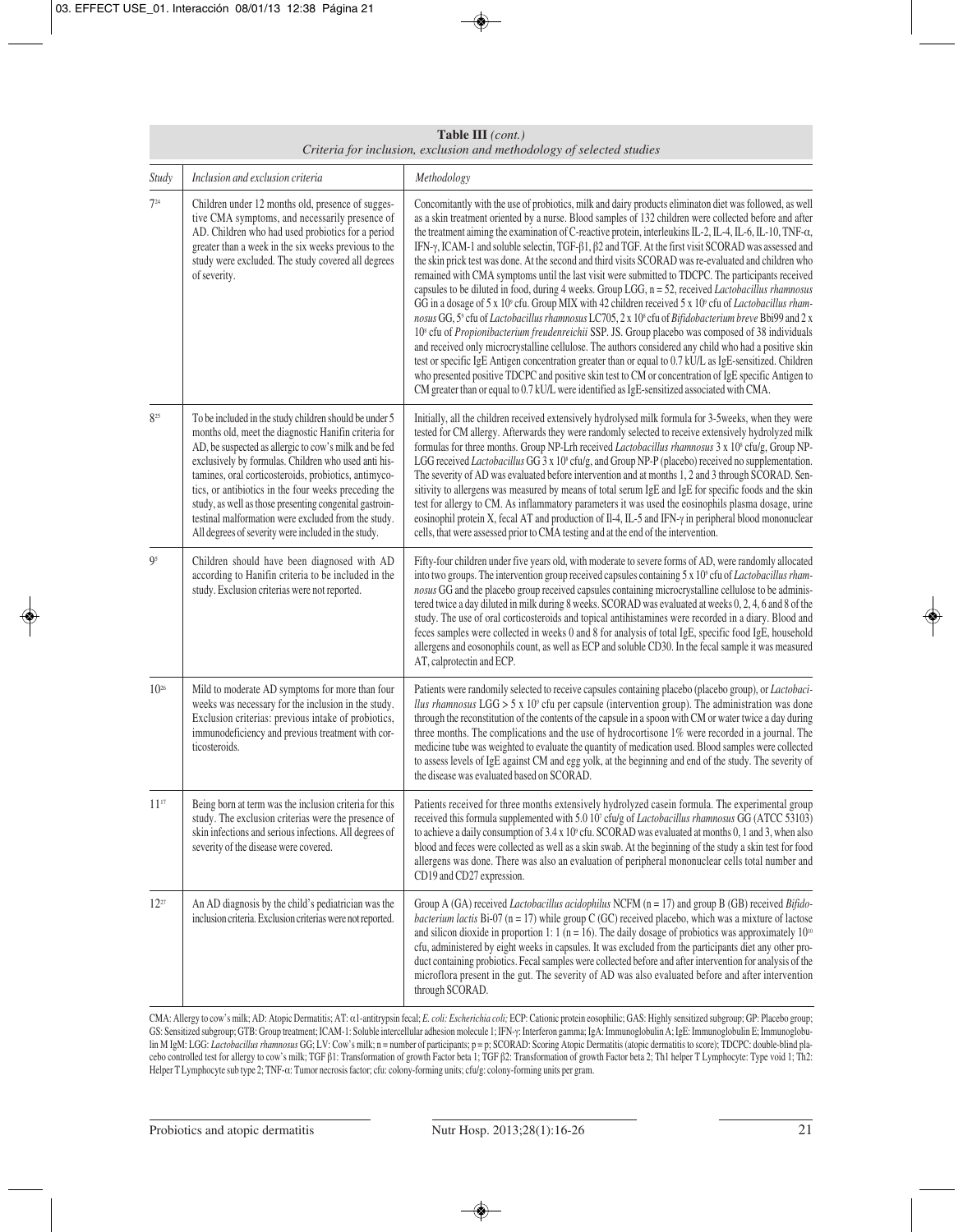lighted that to achieve a daily consumption of 3.4 x  $10^{\circ}$  cfu, it was necessary to supplement  $5.0 \times 10^{\circ}$  cfu/g.

The probiotic administration period was of four,<sup>15,23,24</sup> eight,5,20,21,22,26 and twelve17,25,26 weeks, with an average of 7.4 weeks of supplementation. There is no information about the period of use of probiotics in the study by Kirjavainen et al*.* 200219.

Allergy cases have been reported in all analyzed studies in this review and the prevalence ranged from  $35.8\%$ <sup>17</sup> to  $77\%$ <sup>21</sup> of the studied samples. Allergy to cow's milk, egg, wheat, peanut, codfish, cereal/gliadin were the types of food allergy studied and identified by allergy skin tests or laboratory tests. Nevertheless, the identification of which specific food item was related to the allergy symptoms occured only in Kirjavainen et al.<sup>20</sup>

The main results and conclusions of the studies are presented in table IV.

The majority of the selected studies showed beneficial effects of probiotics supplementation,15,17,19,20,21,22,23,24 however some studies found no evidence of a positive impact of supplementation on the outcomes of interest related to AD.5,25,26,27

## **Discussion**

Although there is no available data about the prevalence of AD in Brazil concerning the age group studied, estimates performed in other countries indicate that the occurrence of the problem is not negligible. In addition to the clinical implications that contribute to overload the costs in the health sector (hospitalization and health team support), there are indirect costs (pain, suffering, impact on the quality of life and on the professional and education environment). Mancini et al.<sup>28</sup> revised the costs concerning AD in the United States and demonstrated that direct national expenditure ranged from 364 million dollars to 3.8 billions dollars, with an annual spending per patient ranging from \$ 167 to \$ 580.

A study conducted by Verboom et al.<sup>29</sup> found variations in the cost of treatment per patient, ranging around \$ 71 dollars in the Netherlands and reaching \$ 2559 dollars in Germany. The authors attributed the discrepancy in the results to the variation of population studied (inpatient versus outpatient) and to the different severity levels of AD observed. The more severe cases require more expensive treatments, due to the need for more expensive medications and special care. It was also pointed out that the household expenses are high, because the health system does not cover all the needs required by these patients.

We must highlight that the selected studies were concentrated in the Nordic countries. This region, with continental temperate climate, reaches extremely cold temperatures during winter. Weiland et al.30 suggested that the weather can interfere in the prevalence of asthma and AD. Data from Weiland's study indicated that the prevalence of AD symptoms are positively associated with latitude (the higher the latitude, i.e.

more distant from the line of Ecuador, the higher the level of symptoms) and negatively associated with the annual average temperature (locations with lower temperatures are associated with higher intensity of symptoms). The authors still claim that such impacts act indirectly, since they promote behavioral changes and also because inhabitants of these regions have a reduced exposure to sunlight. Byremo et al.,<sup>31</sup> studying Norwegian children, found that exposure to sunlight provides positive results in treating AD due to the immuno suppressor effect of ultra violet radiation. There are also reports of clinical symptoms worsening in regions of intense heat, $32$  due to heat intolerance, excessive sweating<sup>33</sup> and greater exposure to pollen.<sup>34</sup>

Other environmental factors considered determinant to AD are related to changes in lifestyle. Industrialized and developed countries, as those of Western Europe and the United States, were regarded as places of greater prevalence of allergic diseases, but it has been demonstrated an increase in developing countries, what may be due to the urbanization process, greater exposure to pollutants,35 as well as changes in the dietary pattern.36

In Brazil only the studies carried out by Camelo-Nunes et al.2 and Solé et al.32 assessed the prevalence of AD, but in another age group. Both researches encompassed children and adolescents, from 6 to 7 and 13 to 14 years old, respectively, following the protocols established by ISAAC (International Study of Asthma and Allergies in Childhood).37 The first study, which involved data from a Brazilian city, detected a medical diagnosis prevalence for AD of 13.2% to 13.4% in children and adolescents. The study by Solé et al., $32$  as part of the multicenter study previously cited, found variations in prevalence, from 7.9% to 15.4% in children, and 2.2% to 14.2% among young people and found that the South of the country has the highest prevalence of severe cases of the disease.

In this review the significant majority of works included children from zero to two years old. Bieber<sup>38</sup> indicated that 60% of AD cases begin in the first year of life and 85% of all cases occur before the age of five. Illi et al.39 showed that 43.2% of children with early onset (less than two years old) reach complete remission of symptoms at the age of three. However, the study points out that 38% of people develop the intermittent form, in which symptoms are recurring. The study also makes reference to cases that persist until adulthood.

It should be highligthed that in the age group of zero to two years old there is an establishment of the intestinal microbiota of the individual, which depends on various internal and external factors of the host, such as type of delivery, breastfeeding and diet, in addition to the medications used. At the age of two the intestinal microbiota of the child reaches the characteristic profile of adults.40

Several studies demonstrate that the presence of this set of intestinal microorganisms is an important factor that raises the maturation of the immune system, by providing stimulus to the synthesis of cytokines and antigen-presenting cells.13 Works have showed that rats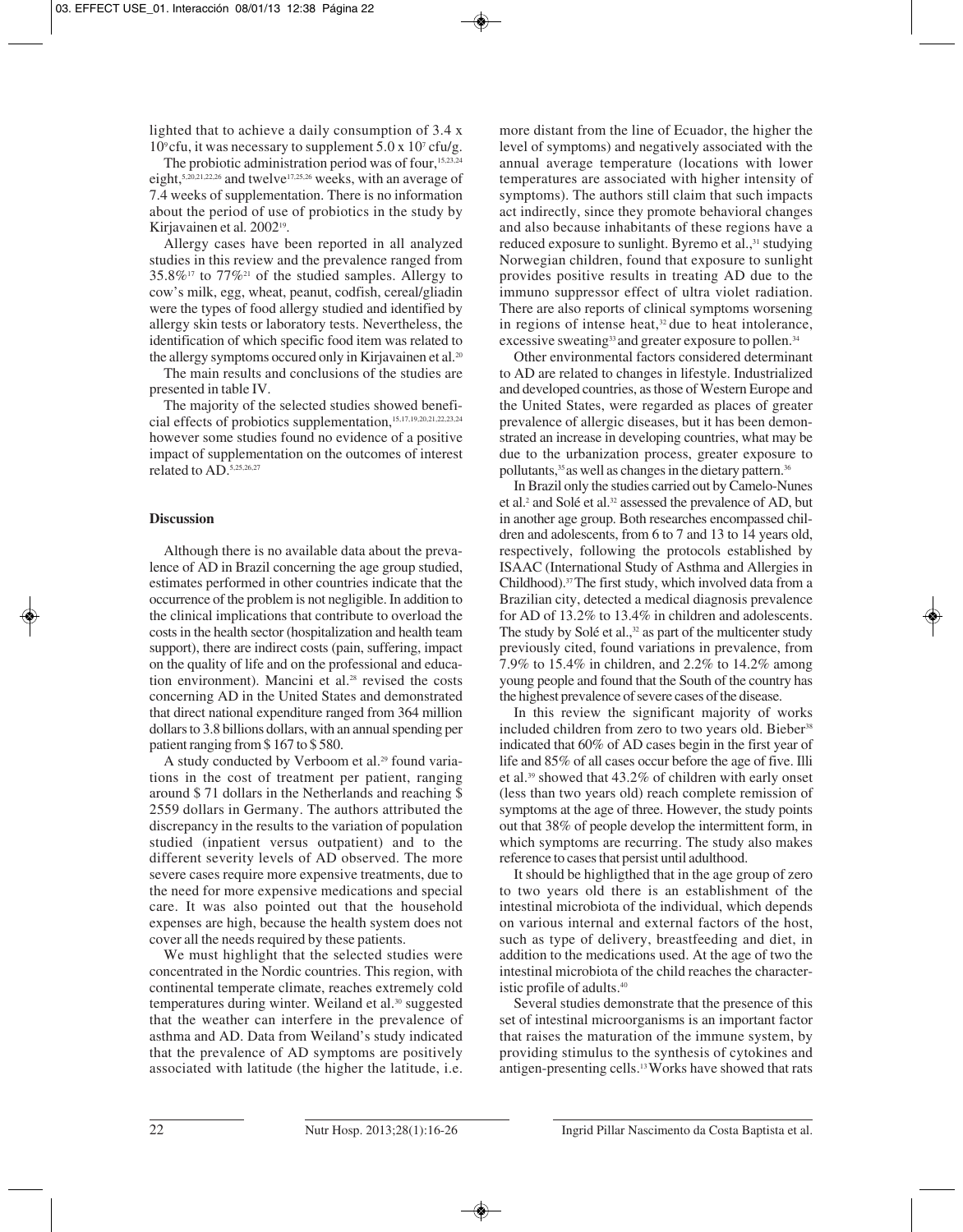| <b>Table IV</b><br>Main findings and conclusions of the selected studies |                                                                                                                                                                                                                                                                                                                                                                                                                                                                                                                                            |                                                                                                                                                                                                                                                                                                                                                   |  |  |  |
|--------------------------------------------------------------------------|--------------------------------------------------------------------------------------------------------------------------------------------------------------------------------------------------------------------------------------------------------------------------------------------------------------------------------------------------------------------------------------------------------------------------------------------------------------------------------------------------------------------------------------------|---------------------------------------------------------------------------------------------------------------------------------------------------------------------------------------------------------------------------------------------------------------------------------------------------------------------------------------------------|--|--|--|
| Study                                                                    | Main findings                                                                                                                                                                                                                                                                                                                                                                                                                                                                                                                              | Conclusions                                                                                                                                                                                                                                                                                                                                       |  |  |  |
| $1^{19}$                                                                 | The fecal samples of GAS before weaning presented a lactobacillus/enterococcus<br>count significantly greater than GS ( $p = 0.002$ ). In all cases the total plasma concen-<br>tration of IgE was directly related to the concentration of e. coli in feces and the<br>count of bacteroides in GS. After the intervention, the number of bacteroides and e.<br>coli grew in group CP, while in group GTB there was a decrease in the number of<br>these microorganisms ( $p = 0.07002$ and bacteroides respectively and <i>e. coli</i> ). | Supplementation with bifidobacteria seems to modify the intestinal micro-<br>flora. The authors acknowledge the need for further studies to confirm this<br>effect.                                                                                                                                                                               |  |  |  |
| $2^{20}$                                                                 | The group which used LGG inactivated by heat presented gastrointestinal com-<br>plications. All groups showed improvement in SCORAD, however group LGG<br>had a greater reduction in viable SCORAD compared to placebo ( $p = 0.02$ ).<br>None of the three study groups presented significant changes in the concentra-<br>tion of intestinal bacteria in fecal samples.                                                                                                                                                                  | It was demonstrated the effectiveness of using viable Lactobacillus rham-<br>nosus GG in the treatment of AD, rejecting its use when inactivated by<br>heat. There was no evidence that the use of probiotics was able to change<br>the intestinal microbiota. The authors suggest that the sample size was a<br>limitation of the present study. |  |  |  |
| $3^{21}$                                                                 | Seventy one percent (71%) of children presented high IgE to food antigens.<br>SCORAD reduction in the probiotic group was significant ( $p = 0.03$ ), which did<br>not occurr in the placebo group ( $p = 0.83$ ). There was no significant difference<br>between the groups in relation to the use of topical corticosteroids.                                                                                                                                                                                                            | Oral supplementation with <i>Lactobacillus fermentum</i> VRI-003 can provide<br>improvements in both the extent and severity of moderate to severe cases of<br>AD, which is maintained for weeks after the end of the treatment. It is<br>recognized the need for further studies to understand the immune mecha-<br>nisms of this process.       |  |  |  |
| $4^{22}$                                                                 | The administration of probiotics was associated with maturation of IFN- $\gamma$ res-<br>ponses from Th1 ( $p = 0.046$ ), sustained for two months after the end of interven-<br>tion. The increase of IFN-y responses was directly proportional to the improve-<br>ment in initial levels of SCORAD. There were no significant differences in the<br>parameters analyzed in the placebo group.                                                                                                                                            | The improvement in AD clinical status is attributed to better IFN- $\gamma$ respon-<br>ses by Th1 helper T cells, which is considered as one of the key elements of<br>the immune response.                                                                                                                                                       |  |  |  |
| $5^{15}$                                                                 | No significant difference was found in relation to the improvement in SCORAD<br>between study groups, with the exception of the use of isolated LGG to IgE-sen-<br>sitized, which showed a significant improvement in values of SCORAD compa-<br>red to the placebo group ( $p = 0.036$ ).                                                                                                                                                                                                                                                 | The use of isolated Lactobacillus rhamnosus GG is beneficial in IgE-sensi-<br>tized children (allergies).                                                                                                                                                                                                                                         |  |  |  |
| $6^{23}$                                                                 | Results indicate increased levels of IgA in LGG and MIX compared to the pla-<br>cebo group ( $p = 0.01$ ). There was no significant difference in the levels of TNF- $\alpha$<br>and ECP. The test for CMA was positive in 120 children. TNF- $\alpha$ levels were<br>lower in IgE-sensitized children associated to CMA in group LGG.                                                                                                                                                                                                     | Four weeks treatment with Lactobacillus rhamnosus GG can reduce intes-<br>tinal inflammation in children with AD and CMA.                                                                                                                                                                                                                         |  |  |  |
| $7^{24}$                                                                 | Higher values of IL-6 were detected in Isolated LGG group when compared to pla-<br>cebo ( $p = 0.036$ ). It was also evidenced higher levels of IL-10 in Group MIX ( $p =$<br>0.013) in comparation to the other groups. Among children with CMA IgE-media-<br>ted, E-selectin levels were higher in MIX and LGG than in placebo ( $p = 0.035$ ).                                                                                                                                                                                          | The use of probiotics induces a subclinical inflammation that promotes an<br>improvement in immune response reducing allergic symptoms. The use of<br>isolated Lactobacillus rhamnosus GG for IgE-sensitized patients contribu-<br>tes to the improvement of food allergy clinical symptoms.                                                      |  |  |  |
| 825                                                                      | There was no statistical significant difference between the study groups concer-<br>ning the parameters analyzed, even when excluding the data of four children<br>diagnosed with CMA.                                                                                                                                                                                                                                                                                                                                                     | This type of supplementation with probiotics did not make significant<br>impact on the symptoms of the children from the study. A positive effect on<br>the immune system was also not evidenced.                                                                                                                                                 |  |  |  |
| Q <sub>5</sub>                                                           | There was an improvement in the severity of SCORAD in the two groups analyzed,<br>with no statistical significant difference between them. Similar results were found<br>for all the other analyses performed. The researchers indicate the necessity of con-<br>ducting studies using Mannitol or lactulose on the intestinal barrier of these chil-<br>dren. In addition, they reinforce the need to employ efforts to avoid biases.                                                                                                     | It was not confirmed the beneficial effect of the use of <i>Lactobacillus rham</i> -<br>nosus GG in children with AD, but the study indicates that there may be<br>specific sub-groups to which it is directed. The authors understand the need<br>for further studies regarding IgE-sensitized.                                                  |  |  |  |
| $10^{26}$                                                                | The therapeutic effect of Lactobacillus rhamnosus GG supplementation in chil-<br>dren with mild to moderate AD could not be proved.                                                                                                                                                                                                                                                                                                                                                                                                        | All parameters analyzed tend to improve as the child grows older, indepen-<br>dent of the system adopted.                                                                                                                                                                                                                                         |  |  |  |
| $11^{17}$                                                                | The proportion of IgA and IgM-secreting cells decreased significantly in the<br>experimental group when compared to the control group ( $p = 0.044$ for IgA and<br>$p = 0.036$ for IgM). The proportion of B CD19+ cells and +CD17 increased only<br>in the experimental group.                                                                                                                                                                                                                                                            | By accelerating the immune maturation, specific strains of probiotics are<br>able to promote protection against intraluminal antigens and to control<br>infections.                                                                                                                                                                               |  |  |  |
| $12^{27}$                                                                | The improvement of SCORAD was present in all study groups, however there<br>was no correlation with the administration of probiotics, and was positively<br>correlated with the levels of Bifidobacterium ( $p = 0.03$ ) and negatively with the<br>levels of Lactobacillus ( $p = 0.01$ ). There was no significant change in the micro-<br>flora of the children studied.                                                                                                                                                                | The administration of probiotics did not affect the composition and diver-<br>sity of microbes in the feces of children. The improvement in AD was pre-<br>sent in all study groups, and cannot be attributed to the use of probiotics,<br>but to the advancing age of children.                                                                  |  |  |  |

CMA: Allergy to cow's milk; AD: Atopic Dermatitis; AT: α1-antitrypsin fecal; ECP: Cationic protein eosofílica; GP: Placebo group; GAS: Highly sensitized subgroup; GS: Sensitized subgroup; GTB: Treatment group; IFN-γ: Interferon gamma; IgA: Immunoglobulin A; IgE: Immunoglobulin E; IgM: Immunoglobulin M; LGG: *Lactobacillus rhammosus* GG; SCORAD: Scoring Atopic Dermatitis; TGF β1: Transformation of growth Factor beta 1; TGF β2: Transformation of growth Factor beta 2; Th1 helper T lymphocyte: Type void 1; TNF-α: Tumor necrosis factor α; *E. coli: Escherichia coli.*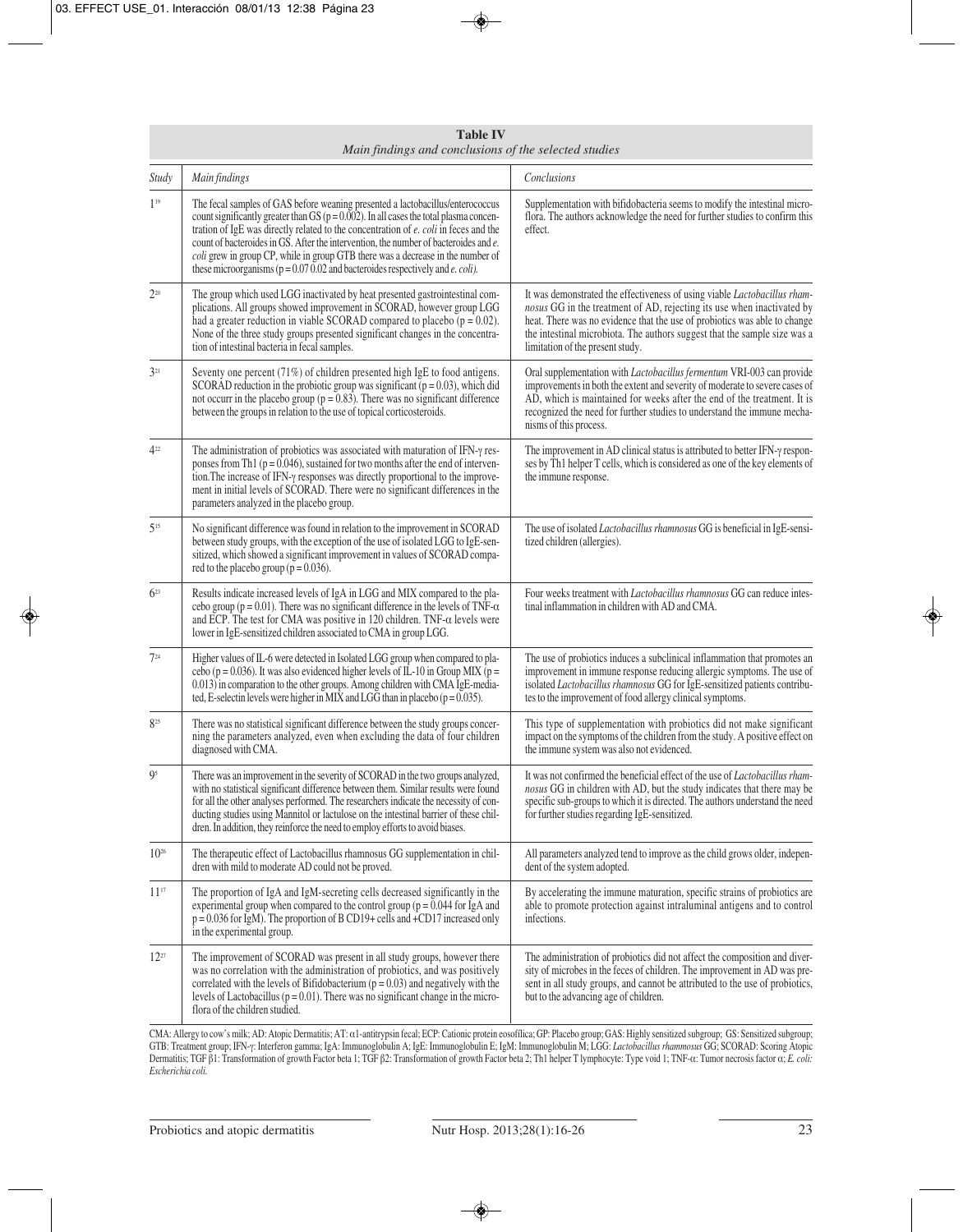raised in free conditions of germs do not develop oral tolerance and their immune system does not reach maturity, however this can be reverted if they receive *Bifidobacterium* supplementation.41

Damião et al.40 point out that intestinal microbiota promotes a "physiological" inflammation state, delicately controlled, allowing the immune system to respond differently to pathogenic bacteria and to autologous agents.

The human gut microbiota is formed by *Bifidobacteria*, *Lactobacillus* and other bacterium, including pathogenic species. The dominant flora keeps the others under its control, but food, environmental changes and the use of antibiotics can distort the balance between them.<sup>42</sup> Collado et al.<sup>43</sup> claim that when there is a disruption in the harmony between host and microbiota, diseases may arise. This event is known as dysbiosis,<sup>43</sup> and diseases that may be related to this condition are inflammatory bowel disease, antibiotic associated diarrhea and allergies.42

Bifidobacteria are identified as key components for proper immune system stimulation and homeostasis of gastrointestinal tract mucosa.13 Reports state that the intestinal microflora of atopic children is differentiated from those who are not allergic, containing higher levels of *Clostridium* and lower levels of *Bifidobacterium*41,45 species. This discrepant composition precedes the development of atopy<sup>46</sup> and the modulation of the microenvironment can promote clinical improvement of pediatric patients with AD.13 It is proposed as positive effects of the use of probiotics in AD, the stabilization of the intestinal barrier, the modulation of the response to antigens via regulatory T cell through the reduction of Th2-type cytokines expression and an increase in the production of IL-10 and TGF-β. In addition, it also increases the production of IgA in the gut.<sup>5</sup> Such evidence could justify the favourable effects of the use of probiotics in situations in which the integrity and/or functionality of the intestinal barrier is affected, as it occurs in cases of atopy. All selected studies in this review state clinical records of some kind of allergy (food or other types of allergy).

The significant majority of probiotics used were related to microbiota of healthy individuals (species of *Bifidobacteria* and *Lactobacillus*). In this review the strain *Lactobacillus rhamnosus* GG was employed in half of the studies.5,15,17,20,23,24,26 This strain is related to the control of infectious diarrhea and diarrhea associated with antibiotics.<sup>47</sup> Bezirtzoglou & Stavropoulou<sup>48</sup> point that it is still unknown which would be the most indicated bacterial strain for the promotion of a proper intestinal barrier function, indicating the need for further studies on this subject.<sup>48</sup>

It was observed variations in doses, time and forms of administration of probiotics. Kirjavainen et al.19 were the only ones to take into consideration as reference dose the concentrations used in studies on the use of probiotics in the treatment of children with diarrhea. However, a recent revision by Cochrane indicated a dosage over five billion

cfu49 for diarrhea prevention, which would represent 5 times the dose used in the study. This finding demonstrates that there is still controversy over the optimal dose.

It should also be highlighted that children under two years old have an immature immune system. The positive effects of probiotics supplementation on the immune system of pediatric pacients was addressed in this review, $22,24,25$  and only the study carried out by Brower et al.<sup>25</sup> did not detect benefits over immunity.

Kirjavainen et al.,<sup>19</sup> Nermes et al.<sup>17</sup> and Larsen et al.<sup>27</sup> discoursed on the effect of probiotics supplementation on intestinal microbiota composition and only one of them showed positive impact on microbiota.<sup>19</sup>

Some of the studies in this review presented, as a primary outcome, the improvement of the patient's clinical status. The improvement of the patient's clinical status was presented, by their authors, as a primary outcome in some of the studies of this review.5,15,20,21,26. A reduction in the severity of AD was found, $20,21$ primarily for children with food or environmental sensitivity.<sup>15</sup> However the works of Fölster-Holst et al.<sup>5</sup> and Grüber et al.26 found no evidence of effectiveness on the use of probiotics with that purpose, but indicate the need for further studies regarding this subject.<sup>5</sup>

Illi et al.39 consider that the prognosis is determined mainly by the severity and by the presence of atopic sensitivity. Approximately 35% of children with moderate and severe forms of the disease have food allergies.11 It was noticeable that cases of allergy were present in all studies. Due to the fact that many researches did not demonstrate the results of food and environmental allergens analyses separately and did not submit results to different isolated types of food, it was not possible to have a basis for comparison. Only in the study conducted by Kirjavainem et al.<sup>20</sup> it was observed that 41% of the population had food allergy, identifying cow's milk, egg and wheat as the causes of allergy.

Regarding cow's milk allergy, which was identified by double blind placebo controlled tests, indexes varied between 8%<sup>25</sup> to 57%<sup>15,19,20,24,25</sup>

Nonetheless, Gerasimov et al.<sup>16</sup> noted that children with allergy to cow's milk (CM) may not have success in supplementation with *Lactobacillus,* because the necessary culture medium for probiotic growth contains milk. As a result, traces of milk can be present in the composition of the preparation containing this specific strain even after being industrially processed. Only Brouwer et al.25 reported that the studied probiotics culture medium consisted of an extensively hydrolysed milk formula.

The basic treatment for allergies is to avoid contact with irritants and allergens.<sup>5,50</sup> Rancé<sup>51</sup> notes the importance of early detection and management of allergies because, frequently, people are subjected to unnecessary food restrictions. Considering the critical moment of growth and development of children, it is imperative that appropriate food guides must be adopted, bearing in mind the appropriate amount of nutrients.50,52 It is noteworthy that, in cases of moderate to high severity of AD, the injury in the skin as well as the chronic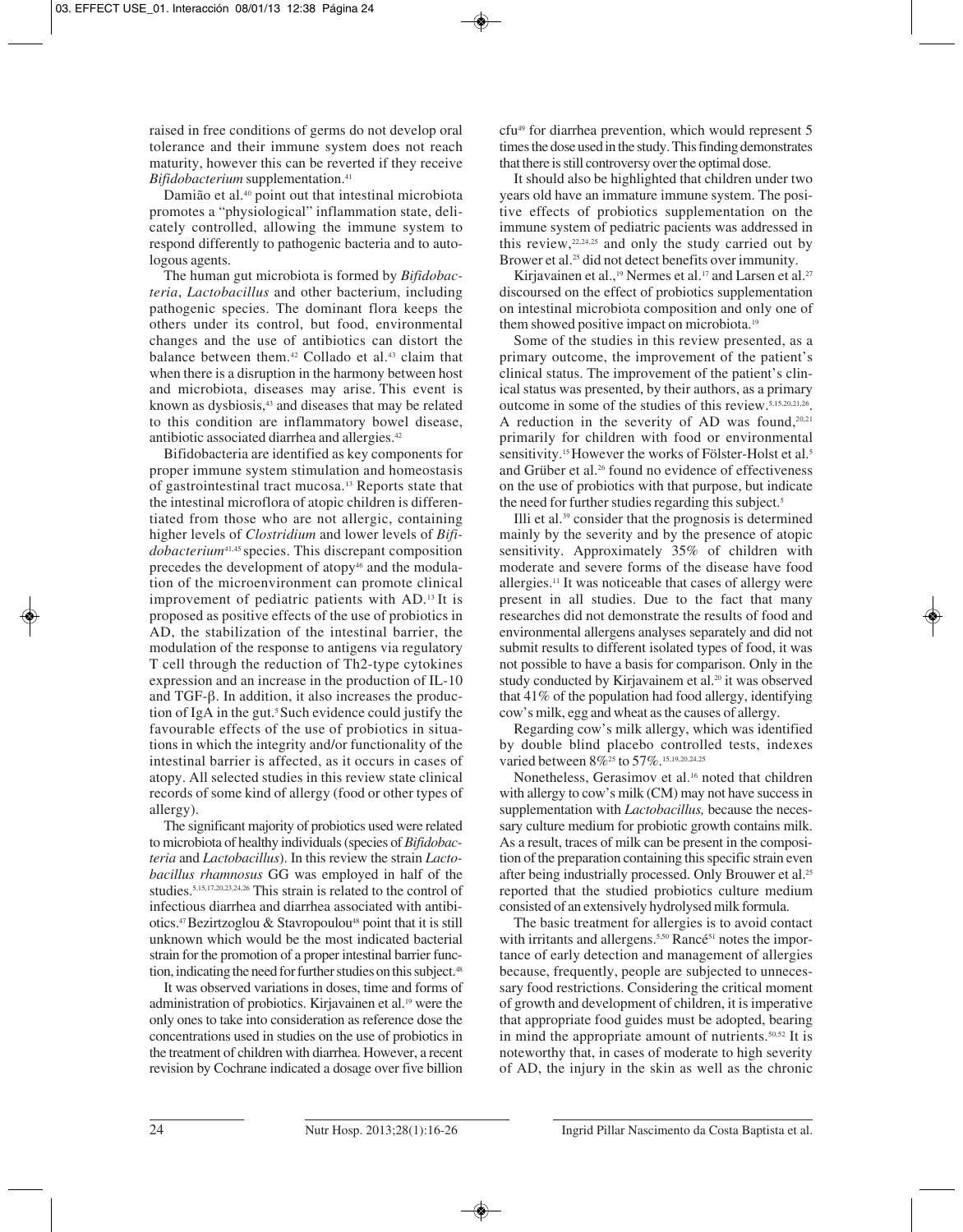inflammatory state, characteristic of the disease, may increase protein and energy requirements.<sup>53</sup>

Researches indicates that there is risk of nutritional disorders in children, including low weight and malnutrition.54 The severity of the nutritional disorder is directly related to the number of food items to which the child presents sensitivity.<sup>50</sup>

The type of newborn feeding greatly influences their exposure to antigens. Verhasselt<sup>55</sup> points out that children fed with cow's milk only receive this type of antigen. Children, who are breastfed, come into contact with a diversity of antigens that have been ingested and processed by the mother's gastrointestinal tract, but with reduced allergenic potential, which contributes to the promotion of oral tolerance. In addition to this, breastfeeding permits a transfer of prebiotics, IgA, IgG, lysozyme, lactoferrin and other protective factors,<sup>55</sup> as well as non-pathogenic bacteria, collaborating with the newborn gut colonization.56

Kull et al.<sup>57</sup> indicated that exclusive breastfeeding for four months or more, decreases the risk of developing AD in the first four years of life, regardless of the child's family allergy history. The study also demonstrated an inverse relationship between early and transitory forms of AD (before two years old) as well as in early and persistent forms and breastfeeding (OR 0.76, 95% CI 0.58;, -0.99; and OR, 0.59; 95% CI 0.45, -0.77, respectively). Laubereau et al.<sup>58</sup> also pointed out breastfeeding as a protective factor for the development of the disease.

Due to the numerous benefits of breastfeeding, it is highly recommended for children coming from families with a history of atopy.35,55,57,58,59

Bosguniewiczet al.<sup>60</sup> highlight the importance of a nutritionist in the treatment of children with AD, exercising a fundamental role in the evaluation of diets consumed by them, as well as guidance to parents and guardians about the food that should be offered to these children.

Based on the foregoing it is concluded that the intestinal microbiota of atopic children is different from that found in healthy children. However, there are controversies about the widespread use of this alternative therapy in children with AD. It seems that children who have greater benefit are those with a history of food allergies.

Analyzing the works included in this review, most studies showed improvements in parameters of inflammatory intestinal microbiota and not exactly, changes in clinical parameters, what does not allow us to state that the use of probiotics in AD produces clinical effects, relieving symptoms. However, the biological effects observed in most of them suggest the possibility of benefits of the use of probiotics as an adjunct in the treatment of AD, regarding the immunological aspects and gastrointestinal microenvironment, especially in cases associated with food allergy.

#### **References**

1. Boguniewicz M, Leung DY. Atopic dermatitis: a disease of altered skin barrier and immune dysregulation. *Immunol Rev* 2011; 242 (1): 233-46.

- 2. Camelo-nunes IC, Wandalsen GF, Melo KC, Naspitz CK, Solé D. Prevalência de eczema atópico e sintomas relacionados entre estudantes. *J Pediatr (Rio J)* 2004; 80 (1): 60-4.
- 3. Finch J, Munhutu MN, Whitaker-Worth DL. Atopic dermatitis and nutrition. *Clin Dermatol* 2010; 28 (6): 605-14.
- 4. Shaw TE, CurrieGP, Koudelka CW, Simpson EL. Eczema prevalence in the United States: data from the 2003 National Survey of Children's Health. *J Invest Dermatol 2011*; 131 (1): 67-73.
- 5. Fölster-Holst R, Müller F, Schnopp N, Abeck D, Kreiselmaier I, Lenz T et al. Prospective, randomized controlled trial on Lactobacillus rhamnosus in infants with moderate to severe atopic dermatitis. *Br J Dermatol* 2006; 155 (6): 1256-61.
- 6. Castro APM, Solé D, Filho NAR, Jacob CMA, Rizzo MCFV, Fernandes MFM et al. Guia Prático para o Manejo da Dermatite Atópica – opinião conjunta de especialistas em alergologia da Associação Brasileira de Alergia e Imunopatologia e da Sociedade Brasileira de Pediatria. *Rev Bras Alerg Imunopatol* 2006; 29 (6): 268-82.
- 7. Hanifin J, Rajka G. Diagnostic features of atopic dermatitis. *Acta Derm Venereol Suppl* (*Stockh*) 1980; 92: 44-47.
- 8. Solé D, Silva LR, Filho NAR, Sarni ROS, Sociedade Brasileira de Pediatria e Associação Brasileira de Alergia e Imunopatologia. Consenso Brasileiro sobre alergia alimentar 2007. *Rev Bras Alerg Imunopatol* 2008; 31 (2): 65-89.
- 9. European task force on atopic dermatitis. Severity scoring of atopic dermatitis: the SCORAD index. Consensus Report of the European Task Force on Atopic Dermatitis. *Dermatology* 1993; 186 (1): 23-31.
- 10. Schmid-Grendelmeier P, Simon D, Simon HU, Akdis CA, Wüthrich B. Epidemiology, clinical features, and immunology of the "intrinsic" (non-IgE-mediated) type of atopic dermatitis (constitutional dermatitis). *Allergy* 2001; 56 (9): 841-9.
- 11. Eigenmann PA, Sicherer SH, Borkowski TA, Cohen BA, Sampson HA. Prevalence of IgE-mediated food allergy among children with atopic dermatitis. *Pediatrics* 1998; 101 (3): E8.
- 12. Boyce JA, Assa'a A, Burks AW, Jones SM, Sampson HA, Wood RA et al. Guidelines for the diagnosis and management of food allergy in the United States: Summary of the NIAID-Sponsored Expert Panel Report. *Nutrition* 2011; 27 (2): 253-267.
- 13. Jacob CMA, Castro APBM, Yonamine GH, de Souza FRF, Brandão AC, Ribeiro LMA. Alergia alimentar. In: Jacob CMA, Pastorino AC, editors. Alergia e imunologia para o pediatra. 2ª edição. (Coleção Pediatria. Instituto da criança HC-FMUSP. Editores: Schvartsman BGS, Jr Maluf PT.) Barueri, SP: Manole; 2010, pp. 289-313.
- 14. Rosenfeldt V, Benfeldt E, Valerius NH, Paerregaard A, Michaelsen KF. Effect of probiotics on gastrointestinal symptoms and small intestinal permeability in children with atopic dermatitis. *J Pediatr* 2004; 145 (5): 612-6.
- 15. Viljanen M, Savilahti E, Haahtela T, Juntunen-Backman K, Korpela R Poussa T et al. Probiotics in the treatment of atopic eczema/dermatitis syndrome in infants: a double-blind placebo-controlled trial. *Allergy* 2005; 60 (4): 494-500.
- 16. Gerasimov SV, Vasjuta VV, Myhovych OO, Bondarchuk LI. Probiotic supplement reduces atopic dermatitis in preschool children: a randomized, double-blind, placebo-controlled, clinical trial. *Am J Clin Dermatol* 2010; 11 (5): 351-61.
- 17. Nermes M, Kantele JM, Atosuo TJ, Salminen S, Isolauri E. Interaction of orally administered Lactobacillus rhamnosus GG with skin and gut microbiota and humoral immunity in infants with atopic dermatitis. *Clin Exp Allergy* 2011; 41 (3): 370-71.
- 18. Malta M, cardoso LO, Bastos FI, Magnanini MMF, da Silva CMFP. Iniciativa STROBE: subsídios para a comunicação de estudos observacionais. *Rev Saude Publica* 2010; 44 (3): 559-65.
- 19. Kirjavainen PV, Arvola T, Salminen SJ, Isolauri E. Aberrant composition of gut microbiota of allergic infants: a target of bifidobacterial therapy at weaning? *Gut* 2002; 51 (1): 51-5.
- 20. Kirjavainen PV, Salminen SJ, Isolauri E. Probiotic bacteria in the management of atopic disease: underscoring the importance of viability. *J Pediatr Gastroenterol Nutr* 2003; 36 (2): 223-7.
- 21. Weston S, Halbert A, Richmond P, Prescott SL. Effects of probiotics on atopic dermatitis: a randomised controlled trial. *Arch Dis Child* 2005; 90 (9): 892-7.
- 22. Prescott SL, Dunstan JA, Hale J, Breckler L, Lehmann H, Weston S et al.Clinical effects of probiotics are associated with increased interferon-gamma responses in very young children with atopic dermatitis. *Clin Exp Allergy* 2005; 35 (12): 1557-64.